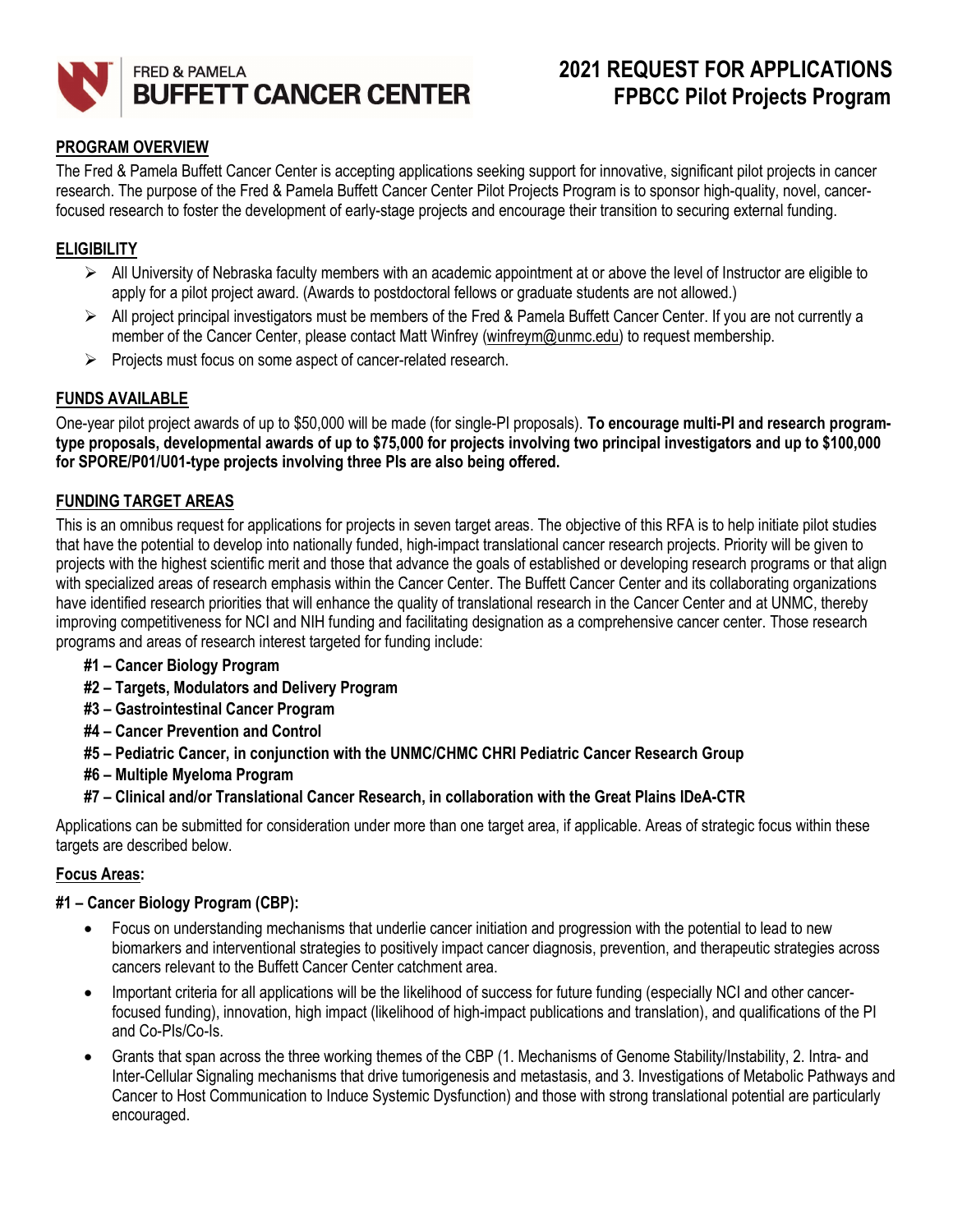## #2 – Targets, Modulators and Delivery Program (TMDP):

- Projects to identify and/or validate new cancer targets.
- Projects to develop and use new preclinical models for target evaluation.
- Projects to develop and test novel methods for delivery of small molecules as potential therapeutics.
- Projects to discover and develop small-molecule inhibitors that perturb target function.
- Collaborative projects with other programs.

# #3 – Gastrointestinal Cancer Program (GICP):

- Emphasis on research related to colon and pancreas cancers.
- Basic mechanisms of colon and pancreas cancer development and progression; delineation of the metastatic program of colon/pancreas cancer cells.
- Novel biomarkers for treatment decision-making in stage II/III disease colorectal cancer.
- New therapies for metastatic colon cancer.
- Novel biomarkers for detection of disease.
- New projects on colon cancer are especially encouraged.
- Projects with potential for clinical trials, especially trials directed at minority populations in the catchment area that are most impacted by these cancers (e.g., African Americans, Hispanics).
- Research in the epidemiology, outcomes, disparities, and economies of colon/pancreas cancer.

## #4 – Cancer Prevention and Control:

- Focus on population-based research in cancer etiology, prevention, and control.
- While strength of the proposal, based on NIH review guidelines, will be a driving factor in selection, there are particular attributes that we are seeking to support that will be taken into consideration in determining priority. They include:
	- i. An identified path for pursuing external peer-reviewed funding, and the feasibility of success in achieving such.
	- ii. An identified path for peer-reviewed publication, and the feasibility of success in achieving such.
	- iii. Engagement across disciplines. The following are examples and should not be taken as exclusive: across colleges (e.g., nursing, public health, medicine, pharmacy), across disciplines (e.g., basic, clinical, behavioral).
	- iv. A focus on populations unique to our catchment area of Nebraska, such as rural and underserved minority.
- Proposals that examine genetic, environmental, dietary, sociocultural, behavioral, access to care, and/or other risk factors, factors that are modifiable or not, that are focused on prevention or control, that are interventional or not, are welcome.
- Grants that focus on Nebraska's most compelling and tractable cancer-related problems, and its unique attributes as a state where few people are dispersed over a large area, with distinct rural and urban populations and economies, will be welcome. Such attributes (non-exclusive) include: prevalent and modifiable factors applicable to prevention and/or control, prevalent and preventable cancers, common and severe symptoms, cancers of unusual incidence or poor outcomes, including lower quality of life, unique underserved populations in urban and rural areas.

While not required, researchers are strongly encouraged to partner with communities and/or healthcare organizations in the FPBCC catchment area to conceptualize, develop, and implement the proposed studies.

## #5 – Pediatric Cancer, in conjunction with the UNMC/Children's Hospital & Medical Center Child Health Research Institute Pediatric Cancer Research Group:

The UNMC/CHMC CHRI Pediatric Cancer Research Group (PCRG) supports research with a focus on pediatric cancer, and will be co-funding pilot projects in pediatric cancer research. The PCRG is particularly interested in identifying new cellular and molecular targets in childhood cancers with the potential for therapeutic interventions.

## #6 – Multiple Myeloma Program:

- Emphasis on basic, translational, or clinical research related to multiple myeloma and other plasma cell dyscrasias.
- New therapies for multiple myeloma.
- Projects with potential for clinical trials.

## #7 – Clinical and/or Translational Cancer Research, in collaboration with the Great Plains IDeA-CTR:

The Great Plains IDeA-CTR supports research impacting the communities it serves. The goal of the GP IDeA-CTR Pilot Program is to provide support to the most promising and novel clinical and/or translational research (CTR) projects, and help investigators obtain preliminary data necessary for successful investigator-initiated extramural grants.

 Pre-Clinical Research: Pre-clinical research connects the basic science of disease with human medicine. During this stage, scientists develop model interventions to further understand the basis of a disease or disorder and find ways to treat it. Testing is carried out using cell or animal models of disease; samples of human or animal tissues; or computer-assisted simulations of drug, device or diagnostic interactions within living systems.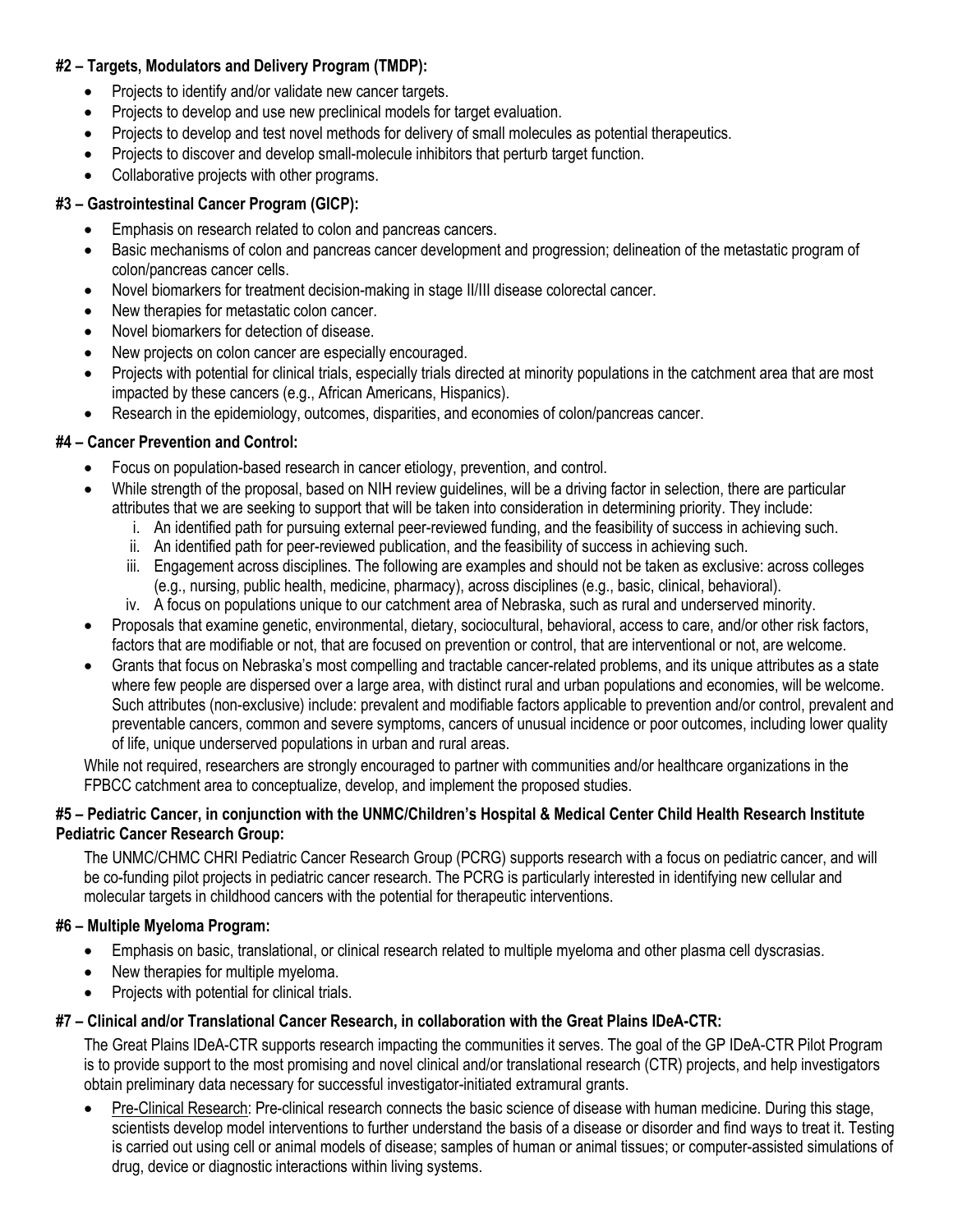- Clinical Research: Clinical research includes studies to better understand a disease in humans and relate this knowledge to findings in cell or animal models; testing and refinement of new technologies in people; testing of interventions for safety and effectiveness in those with or without disease; behavioral and observational studies; and outcomes and health services research.
- Clinical Implementation: The clinical implementation stage of translation involves the adoption of interventions that have been demonstrated to be useful in a research environment into routine clinical care for the general population. This stage also includes implementation research to evaluate the results of clinical trials and to identify new clinical questions and gaps in care.
- Public Health: In this stage of translation, researchers study health outcomes at the population level to determine the effects of diseases and efforts to prevent, diagnose and treat them. Findings help guide scientists working to assess the effects of current interventions and to develop new ones.

## APPLICATION GUIDELINES AND RESTRICTIONS

- $\triangleright$  Investigators are limited to a total of two applications, with no more than one application as PI. (One PI and one Co-PI, or two Co-PI applications, maximum.)
- $\triangleright$  Kenneth Cowan, Director of the Buffett Cancer Center, cannot serve as a co-investigator on any project. The Cancer Center Deputy Director, Associate Directors, and Program Leaders may serve as PI/Co-PI or as co-investigator on a project.
- $\triangleright$  All budget requests for travel (allowed only for recruitment and data collection), equipment, and computer purchases must be clearly and strongly justified.
- $\triangleright$  Budget requests for faculty salaries are not allowed.
- $\triangleright$  Regulatory Approvals:
	- For projects involving human subjects, vertebrate animals, and/or select agents research, prior IRB, IACUC, and/or IBC approval is not required at the time of application submission. However, it is expected that the appropriate protocols will be submitted so approval is imminent at the anticipated project start date. All applicable institutional approvals must be in place before awarded funds can be released. IRB protocols must be submitted for review within 30 days of notice of award and final IRB approval provided to Cancer Center administration within 60 days of NOA.
	- For projects involving cancer studies being conducted at UNMC, the relevant protocols must be submitted simultaneously to the IRB and to the FPBCC Scientific Review Committee (SRC). Contact the FPBCC Protocol Review and Monitoring System (PRMS) office at 402-559-4232 with questions regarding this process.

#### APPLICATION FORMAT AND SUBMISSION

The appended FPBCC Pilot Projects Program 2021 Application must be used; a version of this application with editable forms is also available.

#### Required Application Components:

- 1. Application Face Page
- 2. Research Project Information form
- 3. Detailed Budget with Budget Justification
- 4. Description of Proposed Research:
	- Scientific Abstract summarizing the research question, the background of the project, the specific aims, the proposed approach, and the expected outcomes of the project (400-word maximum)
	- Lay Abstract that defines the goals and expected outcomes of the project in non-technical terms (250-word maximum)
	- Research Plan with the following sections:
		- A. Specific Aims (1-page maximum)
		- **B. Significance**
		- C. Innovation
		- D. Approach
		- E. Preliminary Studies, if any
		- F. Statement of Cancer Relevance (6-page maximum for sections B-F)
		- G. References Cited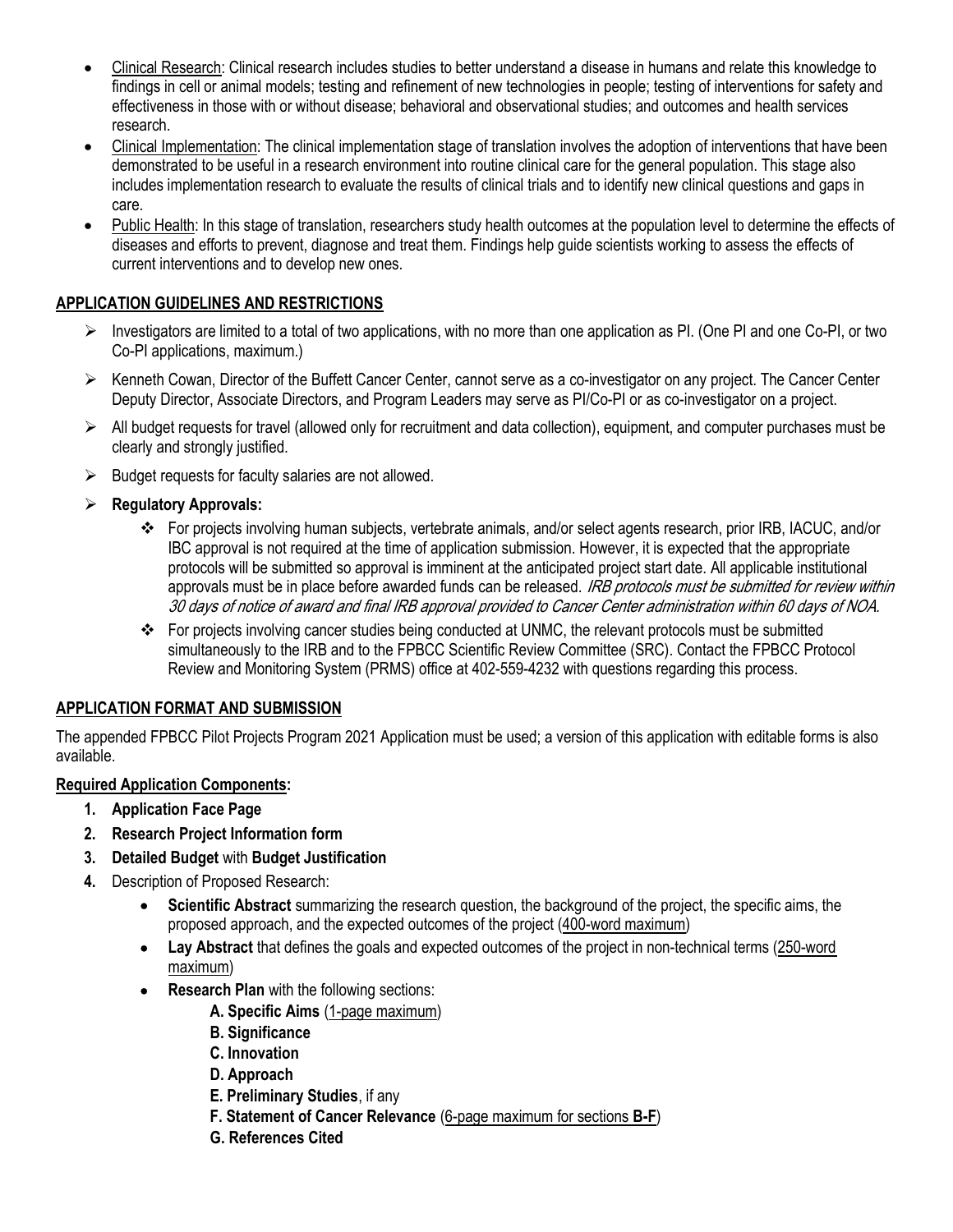H. Regulatory compliance information, including Protection of Human Subjects, Vertebrate Animals, and Select Agent Research, as applicable.

- **Inclusion of preliminary data is encouraged but not required, and appendices will not be accepted.**
- 5. NIH biosketch for each investigator (5-page limit each)
- 6. Other Research Support information for each investigator. Note: Other Support demonstrates active and pending support; the purpose of this document is to allow the reviewer to examine an investigator's overall research commitment and to identify any overlap with existing projects.

General Formatting Requirements: Minimum 0.5-inch margins and Arial 11-point font are required. (Smaller type size may be used for figures and legends.)

#### Submission Instructions and Deadline:

All applications must be prepared on the forms provided and emailed as a single, complete PDF to **buffettcancercenter@unmc.edu**, by 11:59 pm CT on Tuesday, November 9, 2021. The email subject line should list the last name(s) of the principal investigator(s) and the words "Pilot Project Application", followed by the number(s) of the relevant funding target area(s) for the proposal (e.g., "Hollingsworth Pilot Project Application, #1"). A reply email will be sent to confirm receipt of the application. Applications will be reviewed in December, and funding notifications are anticipated by January. See "Application Review Process" section below for additional information regarding review procedures.

## APPLICATION REVIEW PROCESS

To expedite and to ensure transparency of the review process, a virtual study section will be assembled to review all submitted pilot project applications. This study section will include all pilot project application PIs, as well as Cancer Center senior leadership and other senior faculty with appropriate expertise. Study section participants will be required to excuse themselves from the review of applications for which they have any identified conflict of interest (e.g., serve as PI or Co-I), but will be encouraged to take part in the discussion and voting process for all other applications. Depending upon the number of applications received, the study section may take place over a single day or be split into two or more sessions. The identified study section dates have been listed on the attached pilot project application face page. Additional information about the review session will be provided to all applicants after the proposal deadline. Participation in this study section/review panel is very strongly encouraged, although not expressly required.

#### APPLICATION REVIEW CRITERIA

- $\triangleright$  Quality of the proposal with respect to significance, innovation, and approach of the research proposed.
- $\triangleright$  Potential impact on cancer diagnosis, therapy, or outcomes.
- $\triangleright$  Alignment of the proposed research with the programs and goals of the Cancer Center, as well as with the aims of the relevant funding target area.
- $\triangleright$  Potential for future funding from national agencies.
- $\triangleright$  Potential to lead to diagnostic or therapeutic clinical trials.

#### FUNDING REQUIREMENTS

- $\triangleright$  Pilot project award recipients are responsible for working with their departmental grants administrator to monitor and manage award funds.
- $\triangleright$  All pilot project awardees must submit a written progress report at or near the end of the funding period.
- $\triangleright$  Awardees are expected to present their research in seminar format as well as to community groups as part of Buffett Cancer Center education and outreach activities, as requested by Cancer Center administration.
- $\triangleright$  Awardees are required to provide information regarding any publications and additional funding that result from their pilot project award. Any publications and presentations resulting from a Buffett Cancer Center pilot project award should acknowledge the FPBCC Cancer Center Support Grant (P30 CA036727).

#### ADDITIONAL INFORMATION

For questions regarding this funding opportunity, please contact Tony Hollingsworth at mahollin@unmc.edu or 402.559.8343, or Kelly Jordan at kjordan@unmc.edu or 402.559.4660.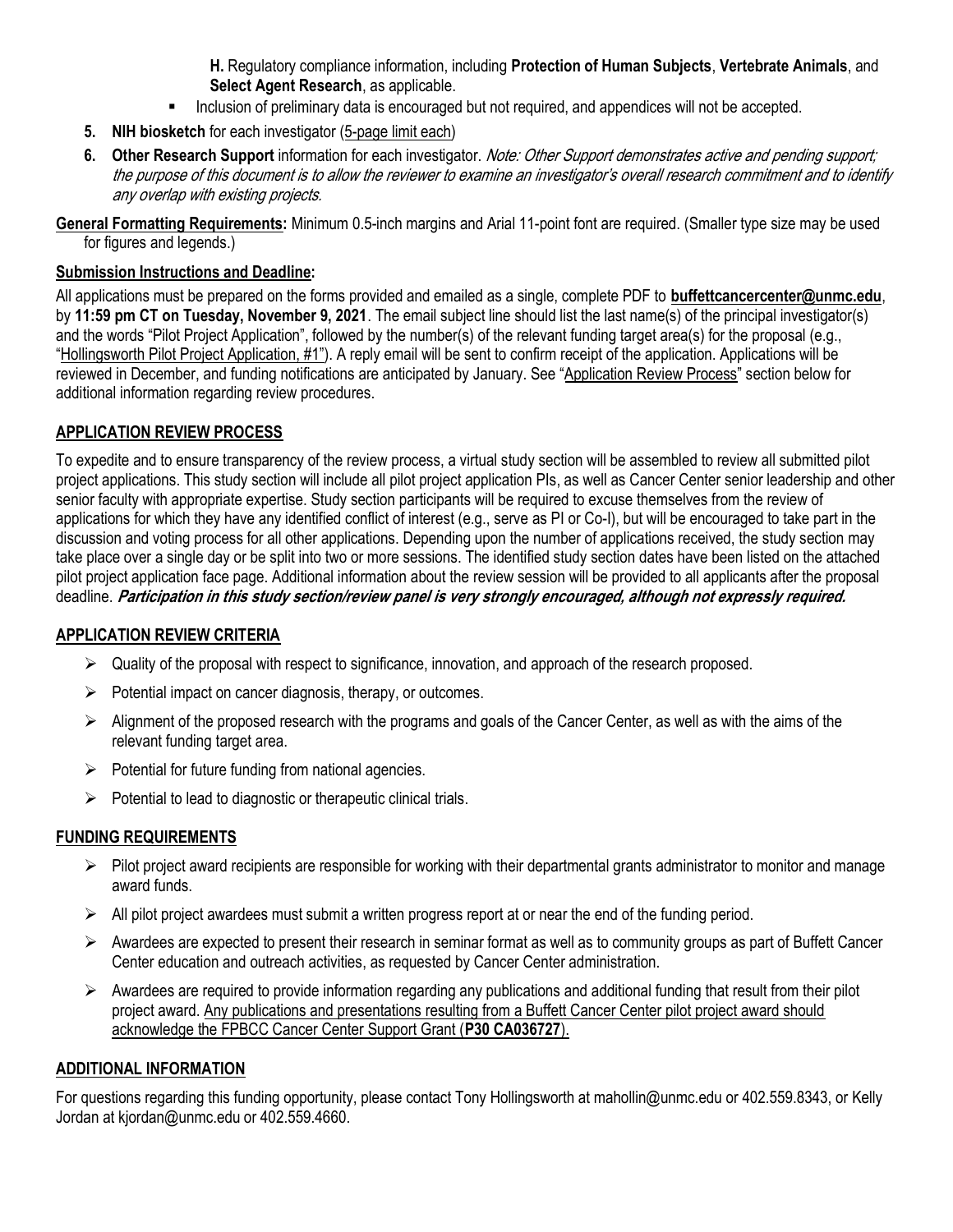

# FRED & PAMELA BUFFETT CANCER CENTER PILOT PROJECTS PROGRAM 2021 APPLICATION

APPLICATION DEADLINE: 11:59 PM CT, TUESDAY, NOVEMBER 9, 2021

| 1, 2 & 3. PROJECT SENIOR / KEY PERSONNEL                                                  |  |                                                                                                                               |                                                                                    |  |  |  |  |
|-------------------------------------------------------------------------------------------|--|-------------------------------------------------------------------------------------------------------------------------------|------------------------------------------------------------------------------------|--|--|--|--|
| 1. PRINCIPAL INVESTIGATOR                                                                 |  | 2. CO-PRINCIPAL INVESTIGATOR(S) (if applicable)                                                                               |                                                                                    |  |  |  |  |
| 1a. NAME AND CREDENTIALS:                                                                 |  | 2a. NAME(S) AND CREDENTIALS:                                                                                                  |                                                                                    |  |  |  |  |
| 1b. POSITION TITLE / ACADEMIC RANK:                                                       |  | 2b. POSITION TITLE(S) / ACADEMIC RANK(S):                                                                                     |                                                                                    |  |  |  |  |
| 1c. DEPARTMENT / DIVISION:                                                                |  | 2c. DEPARTMENT(S) / DIVISION(S):                                                                                              |                                                                                    |  |  |  |  |
|                                                                                           |  | 3. CO-INVESTIGATOR(S) (if applicable)                                                                                         |                                                                                    |  |  |  |  |
|                                                                                           |  | 3a. NAME(S) AND CREDENTIALS:                                                                                                  |                                                                                    |  |  |  |  |
| 1d. CONTACT INFORMATION:<br>Tel:<br>Email:                                                |  | 3b. POSITION TITLE(S) / ACADEMIC RANK(S):                                                                                     |                                                                                    |  |  |  |  |
|                                                                                           |  | 3c. DEPARTMENT(S) / DIVISION(S):                                                                                              |                                                                                    |  |  |  |  |
| 4. COSTS REQUESTED FOR PROPOSED BUDGET PERIOD:<br>(Indirect Costs not allowed)            |  |                                                                                                                               | <b>5. WILL THE PROJECT INCLUDE SUB-AWARDS OR SUB-CONTRACTS?</b>                    |  |  |  |  |
| Direct Costs (\$):                                                                        |  | <b>YES</b><br>$\mathsf{L}$                                                                                                    | NO<br>$\vert \ \ \vert$                                                            |  |  |  |  |
| 6. DEPARTMENTAL FINANCIAL OFFICIAL TO<br>BE NOTIFIED IF AWARD IS MADE:                    |  | FOR WHICH THE PI(s) WILL BE AVAILABLE TO PARTICIPATE IN THE REVIEW:                                                           | 7. APPLICATION REVIEW SESSION / STUDY SECTION DATES; <u>PLEASE CHECK ALL DATES</u> |  |  |  |  |
| Name:<br>Tel:<br>Title:<br>Email:                                                         |  | FRIDAY, DECEMBER 10, 2021*<br>*Main study section date.                                                                       |                                                                                    |  |  |  |  |
|                                                                                           |  | THURSDAY, DECEMBER 9, 2021**<br>** Additional study section date if needed, depending on the number of applications received. |                                                                                    |  |  |  |  |
| 8. PLEASE INDICATE THE RESEARCH TARGET AREA(S) FOR WHICH THE PROPOSAL IS BEING SUBMITTED: |  |                                                                                                                               |                                                                                    |  |  |  |  |
| Target #1: Cancer Biology Program (CBP)                                                   |  |                                                                                                                               |                                                                                    |  |  |  |  |
| Target #2: Targets, Modulators and Delivery Program (TMDP)                                |  |                                                                                                                               |                                                                                    |  |  |  |  |
| Target #3: Gastrointestinal Cancer Program (GICP)                                         |  |                                                                                                                               |                                                                                    |  |  |  |  |
| <b>Target #4: Cancer Prevention and Control</b>                                           |  |                                                                                                                               |                                                                                    |  |  |  |  |
| <b>Target #5: Pediatric Cancer</b>                                                        |  |                                                                                                                               |                                                                                    |  |  |  |  |
| Target #6: Multiple Myeloma Program                                                       |  |                                                                                                                               |                                                                                    |  |  |  |  |
| Target #7: Clinical and/or Translational Cancer Research                                  |  |                                                                                                                               |                                                                                    |  |  |  |  |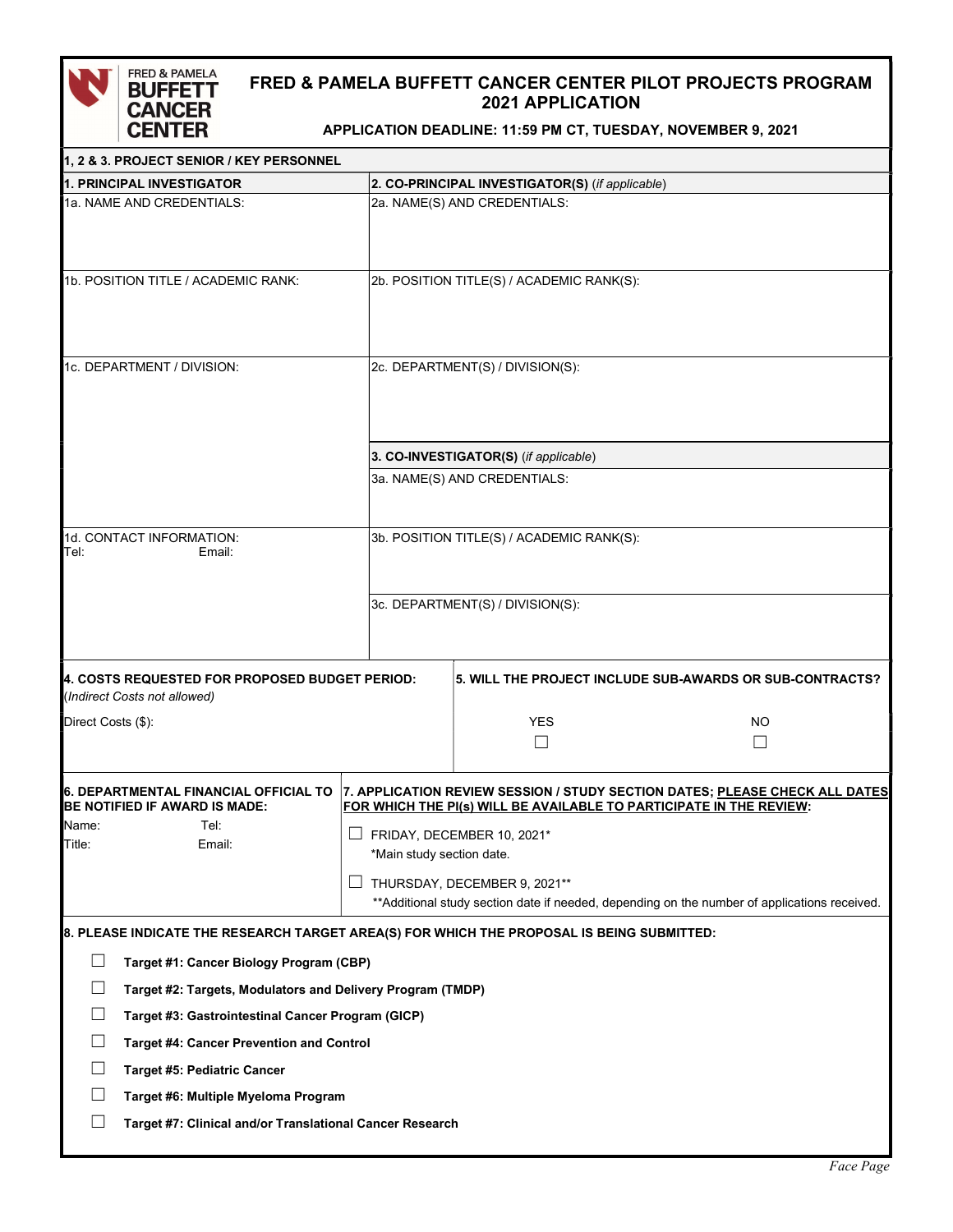| <b>RESEARCH PROJECT INFORMATION</b>                                                                                                                                                                                          |                |            |            |            |                |                               |                 |                 |                                                                                                                                              |
|------------------------------------------------------------------------------------------------------------------------------------------------------------------------------------------------------------------------------|----------------|------------|------------|------------|----------------|-------------------------------|-----------------|-----------------|----------------------------------------------------------------------------------------------------------------------------------------------|
| <b>PROJECT TITLE:</b> (200-character maximum)                                                                                                                                                                                |                |            |            |            |                |                               |                 |                 |                                                                                                                                              |
|                                                                                                                                                                                                                              |                |            |            |            |                |                               |                 |                 |                                                                                                                                              |
|                                                                                                                                                                                                                              |                |            |            |            |                |                               |                 |                 |                                                                                                                                              |
| DOES THE PROJECT INVOLVE HUMAN SUBJECTS?                                                                                                                                                                                     |                |            |            |            | Yes $\Box$     | No <sub>1</sub>               |                 |                 |                                                                                                                                              |
| If "Yes" to Human Subjects, is the project exempt from federal regulations?                                                                                                                                                  |                |            |            |            |                |                               | Yes $\square$   | No <sub>1</sub> | If "Yes" to exempt, check appropriate exemption number below and provide justification in the space below (attach additional pages if        |
| necessary):                                                                                                                                                                                                                  |                |            |            |            |                |                               |                 |                 |                                                                                                                                              |
| <b>Exemptions:</b>                                                                                                                                                                                                           | 1 <sub>0</sub> | $2\square$ | $3\square$ | $4\square$ | 5 <sub>1</sub> | $6\Box$                       | 7 <sub>0</sub>  | $8\Box$         |                                                                                                                                              |
|                                                                                                                                                                                                                              |                |            |            |            |                |                               |                 |                 |                                                                                                                                              |
|                                                                                                                                                                                                                              |                |            |            |            |                |                               |                 |                 |                                                                                                                                              |
|                                                                                                                                                                                                                              |                |            |            |            |                |                               |                 |                 |                                                                                                                                              |
|                                                                                                                                                                                                                              |                |            |            |            |                |                               |                 |                 |                                                                                                                                              |
|                                                                                                                                                                                                                              |                |            |            |            |                |                               |                 |                 |                                                                                                                                              |
|                                                                                                                                                                                                                              |                |            |            |            |                |                               |                 |                 |                                                                                                                                              |
|                                                                                                                                                                                                                              |                |            |            |            |                |                               |                 |                 |                                                                                                                                              |
|                                                                                                                                                                                                                              |                |            |            |            |                |                               |                 |                 |                                                                                                                                              |
|                                                                                                                                                                                                                              |                |            |            |            |                |                               |                 |                 |                                                                                                                                              |
| If "No" to Human Subjects, does the proposed research involve human specimens and/or data?<br>Yes $\square$<br>No <sub>1</sub>                                                                                               |                |            |            |            |                |                               |                 |                 |                                                                                                                                              |
|                                                                                                                                                                                                                              |                |            |            |            |                |                               |                 |                 | If "Yes" to human specimens and/or data, provide an explanation of why the project does not involve human subjects research in the space     |
| below (attach additional pages if necessary):                                                                                                                                                                                |                |            |            |            |                |                               |                 |                 |                                                                                                                                              |
|                                                                                                                                                                                                                              |                |            |            |            |                |                               |                 |                 |                                                                                                                                              |
|                                                                                                                                                                                                                              |                |            |            |            |                |                               |                 |                 |                                                                                                                                              |
|                                                                                                                                                                                                                              |                |            |            |            |                |                               |                 |                 |                                                                                                                                              |
|                                                                                                                                                                                                                              |                |            |            |            |                |                               |                 |                 |                                                                                                                                              |
|                                                                                                                                                                                                                              |                |            |            |            |                |                               |                 |                 |                                                                                                                                              |
|                                                                                                                                                                                                                              |                |            |            |            |                |                               |                 |                 |                                                                                                                                              |
|                                                                                                                                                                                                                              |                |            |            |            |                |                               |                 |                 |                                                                                                                                              |
|                                                                                                                                                                                                                              |                |            |            |            |                |                               |                 |                 |                                                                                                                                              |
|                                                                                                                                                                                                                              |                |            |            |            |                |                               |                 |                 |                                                                                                                                              |
|                                                                                                                                                                                                                              |                |            |            |            |                |                               |                 |                 |                                                                                                                                              |
| DOES THE PROJECT INVOLVE VERTEBRATE ANIMALS?                                                                                                                                                                                 |                |            |            |            |                | No <sub>1</sub><br>Yes $\Box$ |                 |                 |                                                                                                                                              |
| If "Yes" to Vertebrate Animals, are the animals euthanized?                                                                                                                                                                  |                |            |            |            |                | Yes $\square$                 | No <sub>1</sub> |                 |                                                                                                                                              |
| If "Yes" to euthanasia, is the method consistent with AVMA guidelines?  Yes □                                                                                                                                                |                |            |            |            |                |                               |                 | No <sub>1</sub> | If "No" to AVMA guidelines, describe the method and provide scientific justification in the space provided below (attach additional pages if |
| necessary):                                                                                                                                                                                                                  |                |            |            |            |                |                               |                 |                 |                                                                                                                                              |
|                                                                                                                                                                                                                              |                |            |            |            |                |                               |                 |                 |                                                                                                                                              |
|                                                                                                                                                                                                                              |                |            |            |            |                |                               |                 |                 |                                                                                                                                              |
|                                                                                                                                                                                                                              |                |            |            |            |                |                               |                 |                 |                                                                                                                                              |
|                                                                                                                                                                                                                              |                |            |            |            |                |                               |                 |                 |                                                                                                                                              |
|                                                                                                                                                                                                                              |                |            |            |            |                |                               |                 |                 |                                                                                                                                              |
|                                                                                                                                                                                                                              |                |            |            |            |                |                               |                 |                 |                                                                                                                                              |
| DOES THE PROJECT INVOLVE SELECT AGENT(S)? Yes D No D                                                                                                                                                                         |                |            |            |            |                |                               |                 |                 |                                                                                                                                              |
| (See Federal Select Agent Program list: https://www.selectagents.gov/SelectAgentsandToxinsList.html)<br>If "Yes" to Select Agent(s), is/are the agent(s) excluded from federal regulations?<br>Yes $\square$<br>No $\square$ |                |            |            |            |                |                               |                 |                 |                                                                                                                                              |
| (See FSAP exclusions: https://www.selectagents.gov/SelectAgentsandToxinsExclusions.html)                                                                                                                                     |                |            |            |            |                |                               |                 |                 |                                                                                                                                              |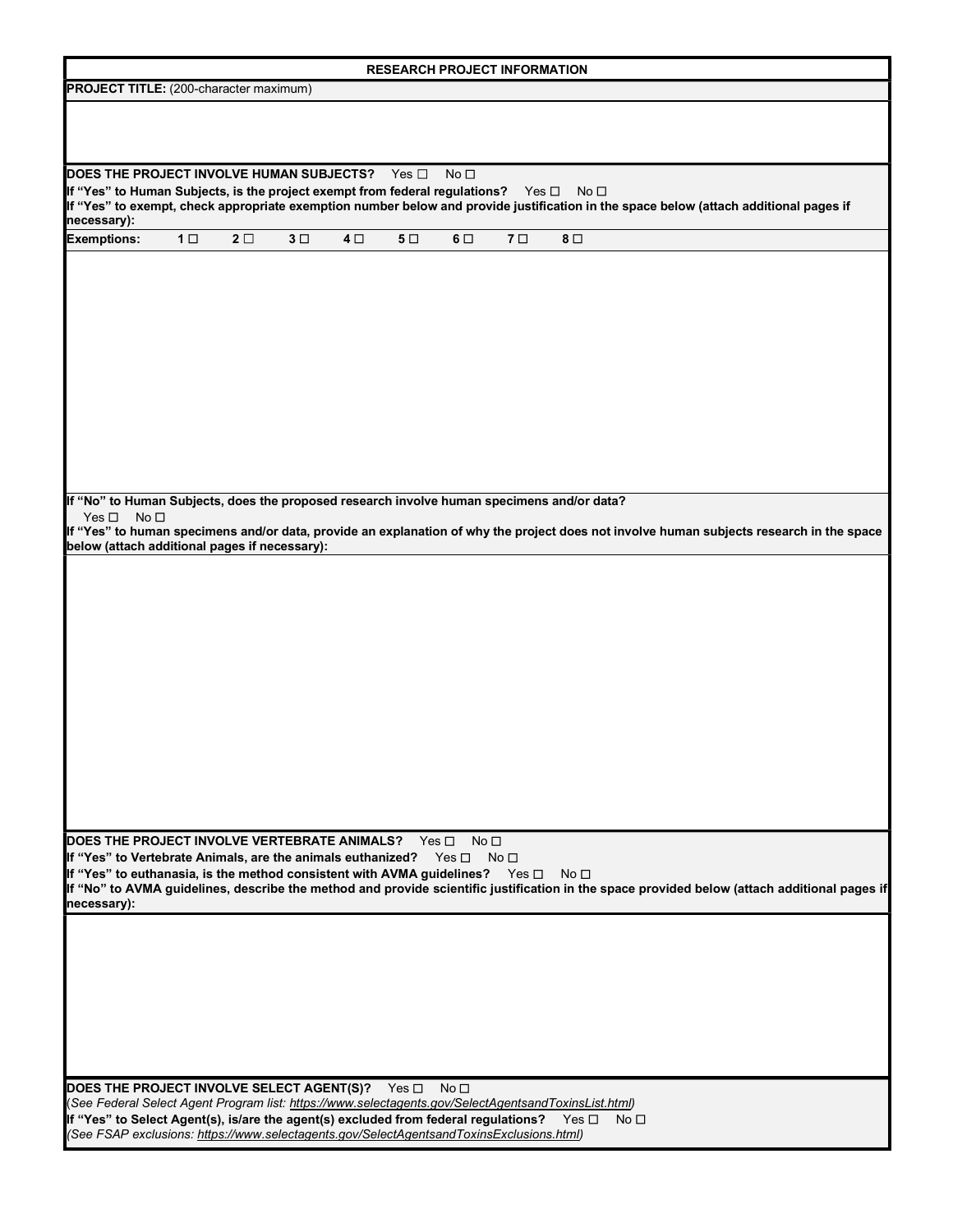## DETAILED BUDGET FOR INITIAL BUDGET PERIOD DIRECT COSTS ONLY

1 Feb 2022 31 Jan 2023

FROM THROUGH

 List PERSONNEL (Applicant organization only) Use Cal, Acad, or Summer to Enter Months Devoted to Project Enter Dollar Amounts Requested (omit cents) for Salary Requested and Fringe Benefits

j

| Liller Dollar Amounts Requested (Officerits) for Salary Requested and Fringe Defensive |                           |               |                |                 |                     |                            |                                  |            |                   |
|----------------------------------------------------------------------------------------|---------------------------|---------------|----------------|-----------------|---------------------|----------------------------|----------------------------------|------------|-------------------|
| <b>NAME</b>                                                                            | ROLE ON<br><b>PROJECT</b> | Cal.<br>Mnths | Acad.<br>Mnths | Summer<br>Mnths | INST.BASE<br>SALARY | SALARY<br><b>REQUESTED</b> | <b>FRINGE</b><br><b>BENEFITS</b> |            | <b>TOTAL</b>      |
|                                                                                        | PD/PI                     |               |                |                 |                     |                            |                                  |            |                   |
|                                                                                        |                           |               |                |                 |                     |                            |                                  |            |                   |
|                                                                                        |                           |               |                |                 |                     |                            |                                  |            |                   |
|                                                                                        |                           |               |                |                 |                     |                            |                                  |            |                   |
|                                                                                        |                           |               |                |                 |                     |                            |                                  |            |                   |
|                                                                                        |                           |               |                |                 |                     |                            |                                  |            |                   |
|                                                                                        |                           |               |                |                 |                     |                            |                                  |            |                   |
|                                                                                        |                           |               |                |                 |                     |                            |                                  |            |                   |
|                                                                                        | <b>SUBTOTALS</b>          |               |                |                 |                     |                            |                                  |            |                   |
| CONSULTANT COSTS                                                                       |                           |               |                |                 |                     |                            |                                  |            |                   |
| EQUIPMENT (Itemize)                                                                    |                           |               |                |                 |                     |                            |                                  |            |                   |
|                                                                                        |                           |               |                |                 |                     |                            |                                  |            |                   |
| SUPPLIES (Itemize by category)                                                         |                           |               |                |                 |                     |                            |                                  |            |                   |
|                                                                                        |                           |               |                |                 |                     |                            |                                  |            |                   |
|                                                                                        |                           |               |                |                 |                     |                            |                                  |            |                   |
| <b>TRAVEL</b>                                                                          |                           |               |                |                 |                     |                            |                                  |            |                   |
| <b>INPATIENT CARE COSTS</b>                                                            |                           |               |                |                 |                     |                            |                                  |            |                   |
| OUTPATIENT CARE COSTS                                                                  |                           |               |                |                 |                     |                            |                                  |            |                   |
| ALTERATIONS AND RENOVATIONS (Itemize by category)                                      |                           |               |                |                 |                     |                            |                                  |            |                   |
| OTHER EXPENSES (Itemize by category)                                                   |                           |               |                |                 |                     |                            |                                  |            |                   |
|                                                                                        |                           |               |                |                 |                     |                            |                                  |            |                   |
|                                                                                        |                           |               |                |                 |                     |                            |                                  |            |                   |
|                                                                                        |                           |               |                |                 |                     |                            |                                  |            |                   |
| SUBCONTRACT COSTS (if applicable)                                                      |                           |               |                |                 |                     |                            | DIRECT COSTS                     |            |                   |
|                                                                                        |                           |               |                |                 |                     |                            |                                  |            |                   |
| TOTAL DIRECT COSTS FOR INITIAL BUDGET PERIOD                                           |                           |               |                |                 |                     |                            |                                  | $\pmb{\$}$ |                   |
| PHS 398 (Rev. 03/2020 Approved Through 02/28/2023)                                     |                           |               |                |                 |                     |                            |                                  |            | OMB No. 0925-0001 |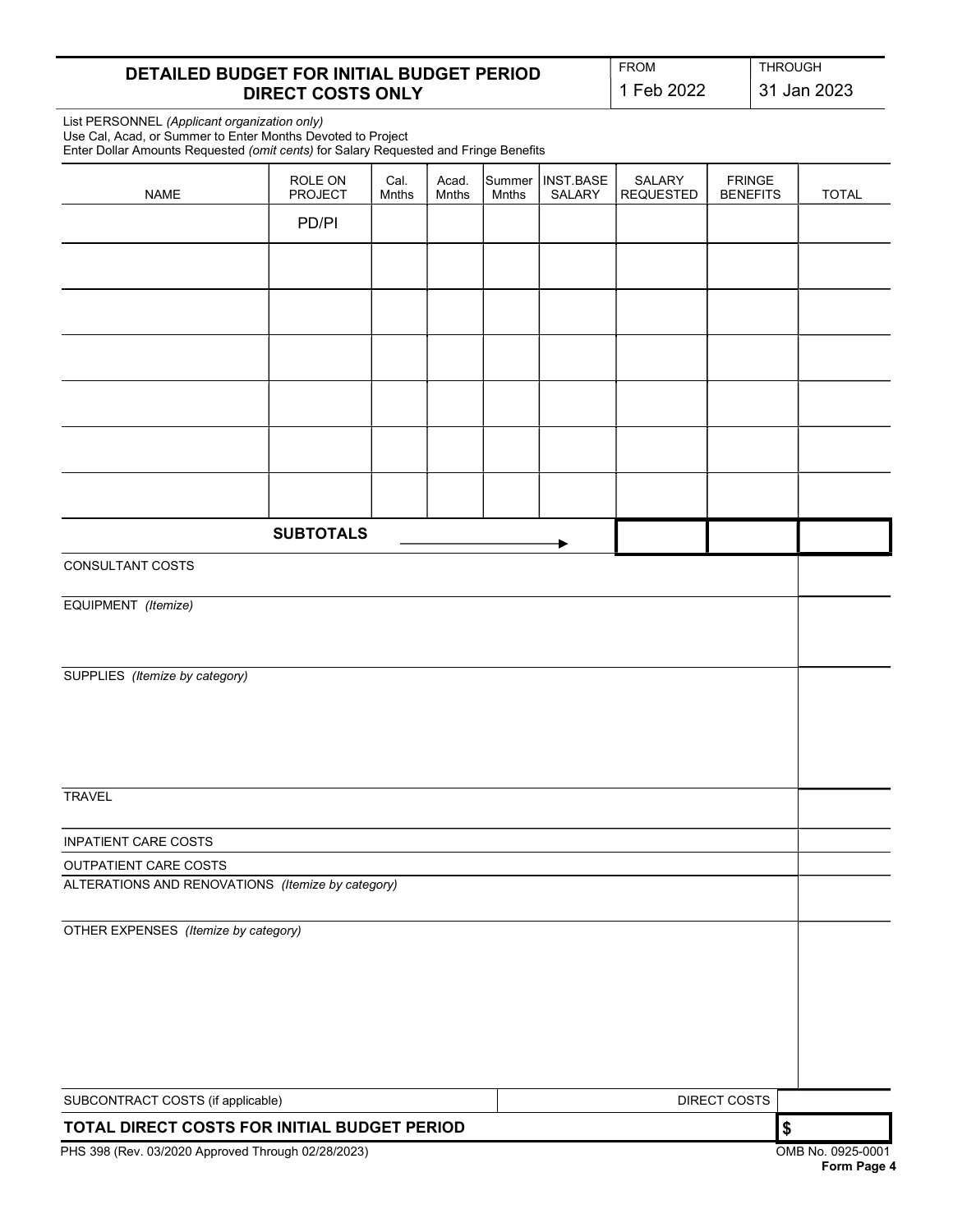# BUDGET JUSTIFICATION

## Personnel:

List all personnel, including names, effort, and roles on the project.

For each person named on the project, it is recommended that the following information be included for clarity:

- 1. Role, position, department/institution, and suitability to project: Enter relevant work or accomplishment here, which demonstrates suitability to project).
- 2. Specific role in project (e.g. directing the project, contributing a specific expertise, showing how this is the best person to lead the project.)
- 3. Commitment of effort to project: S/He is committed to the project for x calendar months.

Example: John Smith, Ph.D., PI, (1.5 calendar months), will serve as Principal Investigator and Project Director on this project. Associate Professor in the Department of X at the University of Nebraska Medical Center, he has researched XYZ extensively, and has over X years of highly regarded work in the field. He will have overall responsibility for all aspects of the project, and will be responsible for organizing and chairing meetings of the advisory committee. In addition, he will be serving as the lead investigator of the XYZ investigation.

## Supplies:

#### Other Expenses: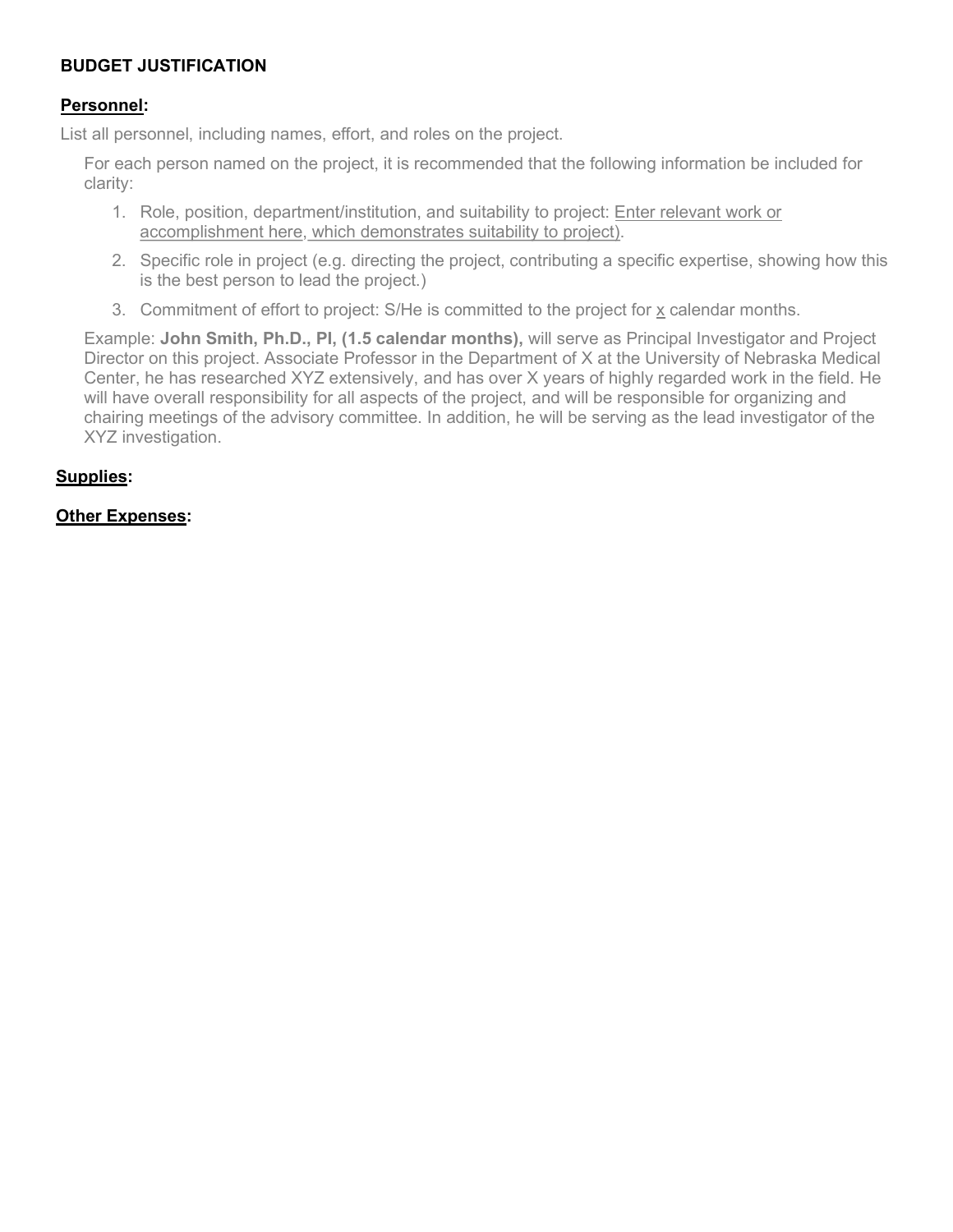# DESCRIPTION OF PROPOSED RESEARCH

- Scientific Abstract (400-word maximum)
- Lay Abstract (250-word maximum)
- Research Plan:
- A. Specific Aims (1-page maximum)
- B. Significance
- C. Innovation
- D. Approach
- E. Preliminary Studies (if applicable)
- F. Statement of Cancer Relevance (6-page maximum for sections B-F)

# G. References Cited

- H. Regulatory compliance information, including the following sections as applicable:
	- Protection of Human Subjects (including 1. Risks to Subjects [with a. Human Subjects Involvement, Characteristics, and Design and b. Study Procedures, Materials, and Potential Risks], 2. Adequacy of Protection Against Risks [with a. Informed Consent and Assent, b. Protections Against Risk, and c. Vulnerable Subjects, if relevant], 3. Potential Benefits of Proposed Research to Subjects and Others, and 4. Importance of Knowledge to Be Gained, as applicable);
	- Vertebrate Animals (including 1. Description of Procedures, 2. Justifications, and 3. Minimization of Pain and Distress); and
	- Select Agent Research (including 1. Identification of Agent(s), 2. Entity Registration Status, and 3. Description of Facilities).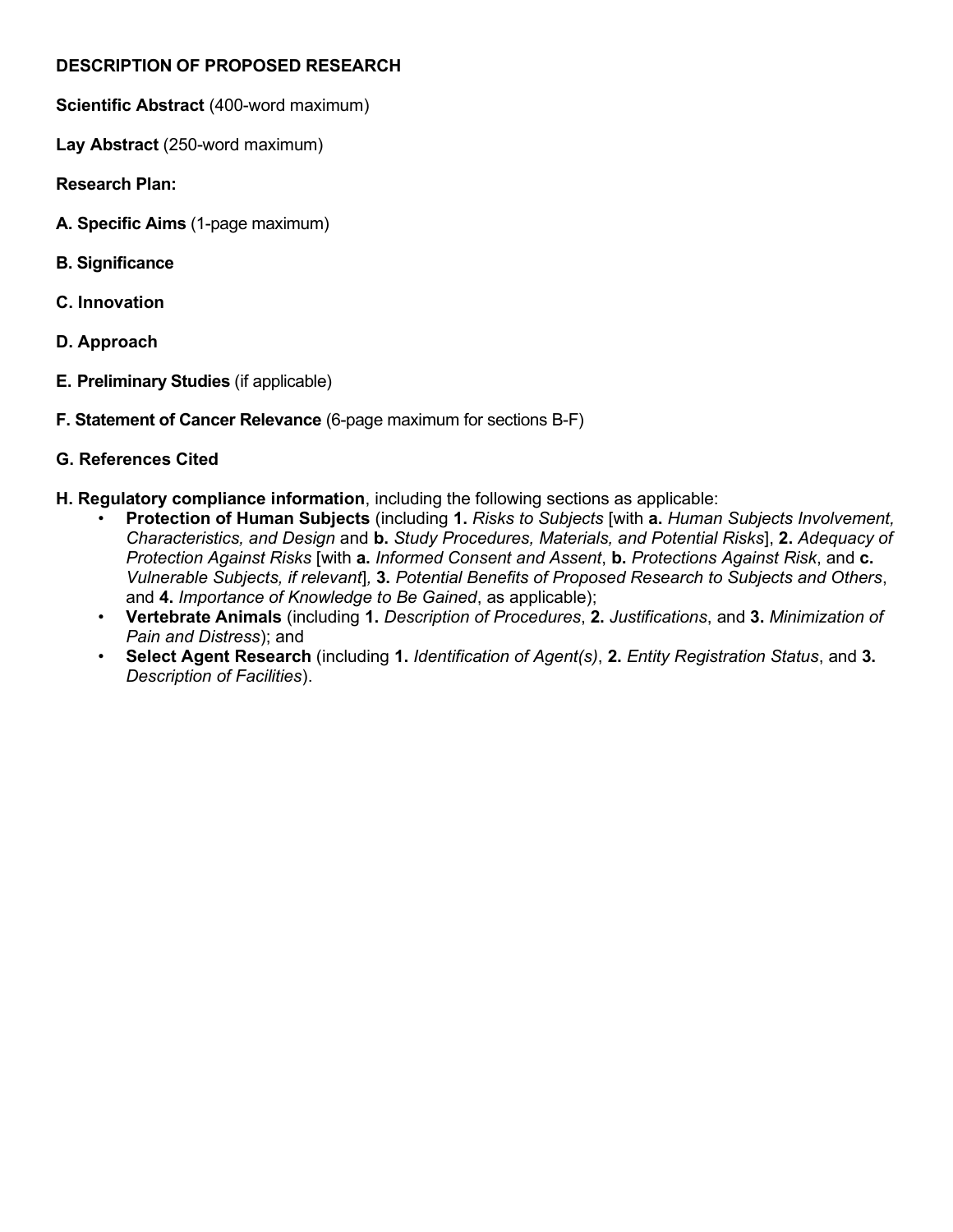#### BIOGRAPHICAL SKETCH

Provide the following information for the Senior/key personnel and other significant contributors. Follow this format for each person. DO NOT EXCEED FIVE PAGES.

## NAME:

eRA COMMONS USER NAME (credential, e.g., agency login):

#### POSITION TITLE:

EDUCATION/TRAINING (Begin with baccalaureate or other initial professional education, such as nursing, include postdoctoral training and residency training if applicable. Add/delete rows as necessary.)

| INSTITUTION AND LOCATION | DEGREE<br>(if applicable) | Completion<br>Date<br>MM/YYYY | FIELD OF STUDY |
|--------------------------|---------------------------|-------------------------------|----------------|
|                          |                           |                               |                |
|                          |                           |                               |                |

#### A. Personal Statement

- B. Positions, Scientific Appointments, and Honors
- C. Contributions to Science